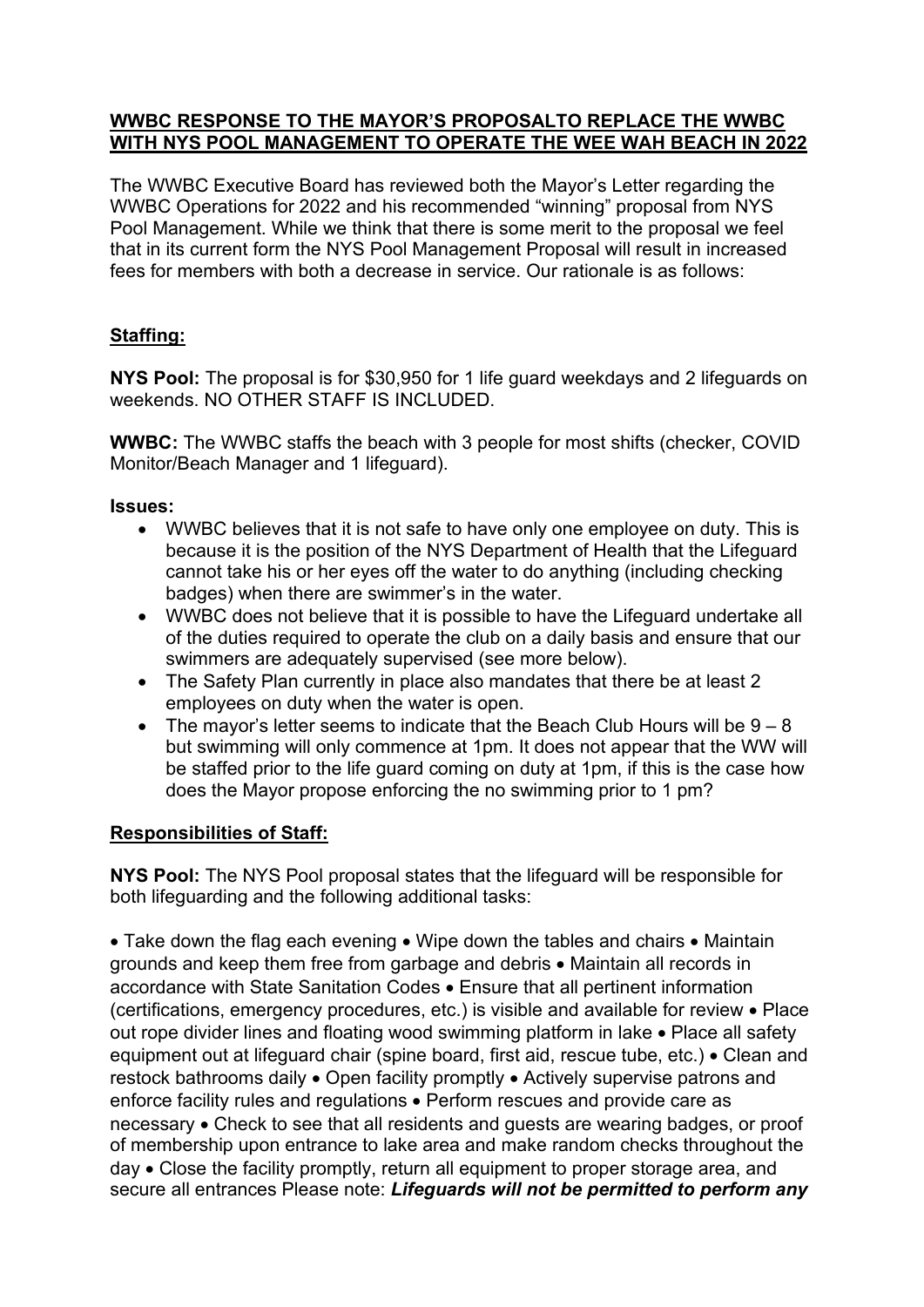#### *duties that will interfere with their ability to supervise patrons (one or more) in the lake or beach area.*

**WWBC:** The WWBC had 2 – 3 employees responsible for the beach at all times, lifeguards were expected to focus primarily on patrolling the waterfront as a lifeguard MUST be at the waterfront at all times when the water is open and cannot be allocated to these other tasks. The Checker and Beach Cub Manager handled the other tasks set forth above.

#### **Issues:**

- We believe that the tasks that NYS Pool is allocating to one lifeguard are not only unsafe but unrealistic. We cannot expect the lifeguard to also clean the tables, bathrooms, check badges, deal with guest registration and guest passes, and ensure that the rules such as the "carry in-carry out" rule are being followed. This will either result in a waterfront issue or a beach that is not properly cleaned and maintained on a day to day basis.
- One lifeguard is not enough to keep the beach in a clean and presentable condition. The Village will have to hire people to rake the beach; clean the park and playground area; ensure COVID guidelines (if any) are being followed; ensure trash is packed in and out; ensure members and guests are checking in and, ensure that the rules are being followed. All of which will require the Village to hire additional personal to ensure these are done.

## **Additional Finances/Costs (non-staff issues):**

**NYS Pools:** The Village is responsible for the costs of all equipment, including but not limited to: lifeguard chairs, first aid kits, rescue equipment, umbrellas, ropes, raft, guest pass system, diving board, playground equipment, maintaining the beach and the picknick tables and grills, sand and permit fees. These are all additional costs which are not factored into the proposal.

**WWBC:** The WWBC already owns lifeguard chair and umbrella, firsts aid kits, rescue equipment, ropes and raft. There is no additional cost to the village for these items when the WWBC operates the beach.

## **Membership Fees:**

**Mayor's Proposal:** Under the Mayor's proposal there will not just an increase in base fees (the average family membership is now over \$300 for the season) but there is a significant increase in guest pass fees. Guest pass fees are now \$25 per person. The average family membership under the Mayor's proposal (Family membership plus 10 guest passes plus \$20 fee for the electronic gate) will cost \$565. In addition, there is no mechanism for family or household add-ons, no membership for singles and the Sr. Citizens' membership appears to be per person, not per household. Also members will not be able to have more than 10 guests per summer.

**WWBC:** Under the WWBC membership the same average family would pay \$345 (\$295 for the family membership and \$50 for 10 guest passes).